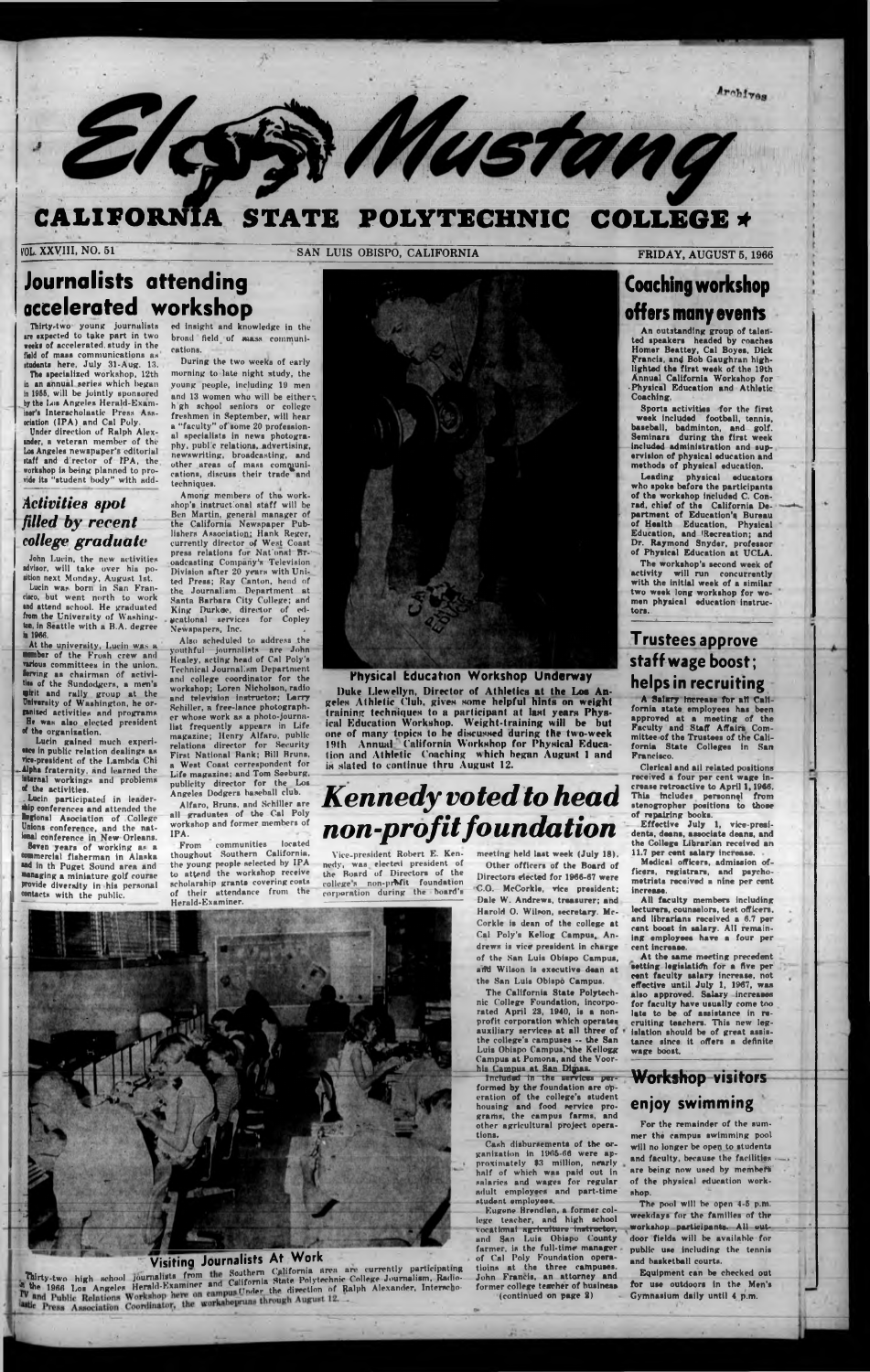## *UCLA geology students map San Luis local*

For the past six weeks a group of students from UCLA have been studying the geology of this area. They are mapping in the Port San Luis, Cayucous, and San Luis Obispo and Arroyo Grande quadrangles and are doing detailed work in the Pismo

Sinkline. The students are investigating the structure, composition and sequence and age of the observable strata.



**Front End Alignment Allen Tuneup Equipment**

> **KEN'S SHELL SERVICE**

This Expedition is part of a field geology course required for graduation by'all geology majors at U.C.L.A. All the students here are skilled field geologists. According to one of the participants they are studying this area because the professor is interested in the .local formations. The students working in teams of 2 and 3 work in the field 12 days at a time with 2 days off. *f*

They have managed to stay healthy except for 3 cases of poison oak and one rase of exhaustion and are very busy mapping the area.

Participants in this program are: Professor Clarence A. Hall Jr. - Pacific Palisades teaching assistants Ray Waldbaum and Rick Dressen - L.A.; students: Jung Liou-L.A., Bob Hill-Visalia, Bob Sweeney-Redondo Beach, Dale Kunitomi-L.A., Vid Duda-L.A., Gwenn Jensen-L.A., Jan

**JOHNNY** NELSON OFFICE EQUIPMENT  $-\frac{1}{2}$   $\sim$   $-\frac{1}{2}$   $\sim$   $-\frac{1}{2}$   $\sim$   $-\frac{1}{2}$   $\sim$   $-\frac{1}{2}$   $\sim$   $-\frac{1}{2}$   $\sim$   $-\frac{1}{2}$   $\sim$   $-\frac{1}{2}$   $\sim$   $-\frac{1}{2}$   $\sim$   $-\frac{1}{2}$   $\sim$   $-\frac{1}{2}$   $\sim$   $-\frac{1}{2}$   $\sim$   $-\frac{1}{2}$   $\sim$   $-\frac{1}{2}$   $\sim$   $-\frac{1}{2}$  **690 Higuera St.** Open 9 to 5:30

**543-7347**

#### o o o • **Shop Rio Malo for the finest in WESTERN WEAR** and **WESTERN GIFTS**

**for the entire family**

**OPEN THURSDAYS** UNTIL 9 p.m.

Pat Russell fits Cal Poly rodeo team member Mike Trindle with a 'pair of rodeo competition boots by Nocona. Rio Mdlo Saddlery offers a fine selection of boots for the entire family.



| <b>CLIFF GILLETTE</b>  | Managing Editor            |  |
|------------------------|----------------------------|--|
| <b>RAY OSBORNE</b>     | <b>Advertising Manager</b> |  |
|                        |                            |  |
| <b>KIM COOPER </b>     | <b>Production Manager</b>  |  |
| <b>LOREN NICHOLSON</b> | Advisor                    |  |

**Reporters: Joseph Arseio, James Bates, Chad Champlin, Cynthia Hansen, Shirli Lawrence, Renate McDaniel, Lois Parker, Marilyn Ward,**

![](_page_1_Picture_44.jpeg)

![](_page_1_Picture_45.jpeg)

残

boots

boots

boots

![](_page_1_Picture_11.jpeg)

Elcon Mustang **CALIFORNIA STATE POL'** 

Published fruits a west during the school grain school pair balldays and exam periods<br>by the Associated Students Inc., California State Polytechuic Callage, San Luis Oblage,<br>California. Printed by students majoring in Prin

# *Troutner will aid Latin Americans*

Come one, come all and rock with the Thundermugs tonight! The stomp will be held at the Snack Bar from 9 until 12 P.M. The dance is free to everyone.

Arms sore from shots, passport ready, and in the midst of cleaning his office, William Troutner, animal husbandry instructor is ready for his trip to Guatemala. He is participating in an Aid program to improve handling and marketing of fresh fruits, vegetables, and oil seed in Guate-

> Thoae named were George P. Cole of Hamilton Air Force Base; Ronald S. Conero of La Cresenta; John K. Howard of Lindsay; Barnard Jensen of Santa Rosa; Phillip Marx of Costa Mesa; Ear] C.. Owen of Sonoma; Millard J. Parrish', Jr., of North Las Vegas, Nevada; David **F.** Payne of Vallejo; and William **J.** Price of Santa Roaa.

The college has a contract with AID and an agreement with Guatemala to perform services beneficial to Guatemala agriculture. Collaborating with Troutner, Overseas Program Director, Les Vanoncini will choose personnel from the United States to help with the 'work. This may include personnel from Cal Poly. Troutner will serve as Chief of Party for one year supervising programs 'to resolve agricultural

Troutner's wife and two daughters, aged 13 and 16 will accompany him. "At first the girls didn't want to go, they didn't want to give up their friends and home for a whole year. They will be attending an American school and are now quite enthusiastic about living in a foreign country,"

about the trip. He has always

Students are selected for the awards by the college's Scholarship Committee on the combined basis of outstanding academic achievement, good citisenship, and demonstrated financial need.

# **Rio Malo Saddlery**

**F 544-2824 boots - boots** *n* **boots College Square Shopping Center boots - boots - boots - boots**

DRIRY QUEEN for cones, shakes, splits or a delicious

been interested in this kind of work and is very happy to have the opportunity to go to Guatemala.

The Troutner family will reside in Guatemala City. The climate' is much like that of San Luis Obispo, qne hardly ever needs an overcoa'L The rainy season begins in April and ends in September, just when the Troutners will arrive. The winter months are warm and pleasant. Guatemala City is a cultural center and one of the cleanest in Central America.

They will stop at Houston, on the way to visit one of Troutner's daughters. Troutner will fly on to Guatemala on September 6 to start work and find housing'for his family. The Guatemala Agricultural Mission will help him and prov ide the basic furniture.

### Library to exhibit faculty art works

The Summer Committee is planning a Faculty-Staff Art Show to take place August 16- 28. The purpose of such an art' exhibit is to show students that the Cal Poly faculty does more than lecture and give tests.

All types of creative endeavors are encouraged for the exhibit including paintings, photography, sculpture, jewelry, weaving, and pottery. All talented members are urged to submit some type of art work.

The art will be on exhibit in the main foyer of the Library. Any faculty member interested in exhibiting his work is urged to fill in the coupon printed in the staff bulletin before August 8 to notify the committee of his interest. Return the coupon to the Student Activities Office in the Temporary College Union.

The art work will be received at the Student Activities Office prior to the show, and can be picked up either at the Library while the show is being dismantled or at the Student Activities Office.

#### *A stomp tonight* **-** *Thundermngs***-**

with an A.S.I. card. Each card will admit one guest with a Poly student. ' Everyone is encouraged to at-

tend to help make the stomp an overwhelming success.

The flashing beauty of a diamond is the product of skilled cutting! Show your girl one of these and she'll love you forever. Better yet, present her with one for her engagement!! **BRASIL'S JEWELERS** Hotel Anderson Bldg.

 $\boldsymbol{\alpha}$ 

g

**Doots** 

boots

Page 2 El Mustang August 5, 1966

#### *Scholarship aid reaches \$63,500*

Award of scholarships to nine young men who are expected to study electronic engineering during the 1966-67 academic year has been announced.

The amount of aid granted to students who have indicated their intention to study at Cal Poly is now \$63,500. Additional scholarships are expected to booat the final total of such college grants to nearly \$70,000 .

## *Kennedy***...**

administration, is assistant manager with responsibility for operations at the Kellogg and Voorhis Campuses.

Although all California State Colleges now have similar nonprofit auxiliary service organizations handling activities which *'* cannot he operated effectively under usua governmental budgetary, purchasing, and other fisical controls, Cal Poly's foundation is the oldest and largest of the state college foundations in terms of gross annual business volume.

charbrelled hamburger or hat deg

## 12 No. Broad St.

(lust off Foothill) San Luis Obispo **10 a.m . to 10:30 p.m . 543-7946**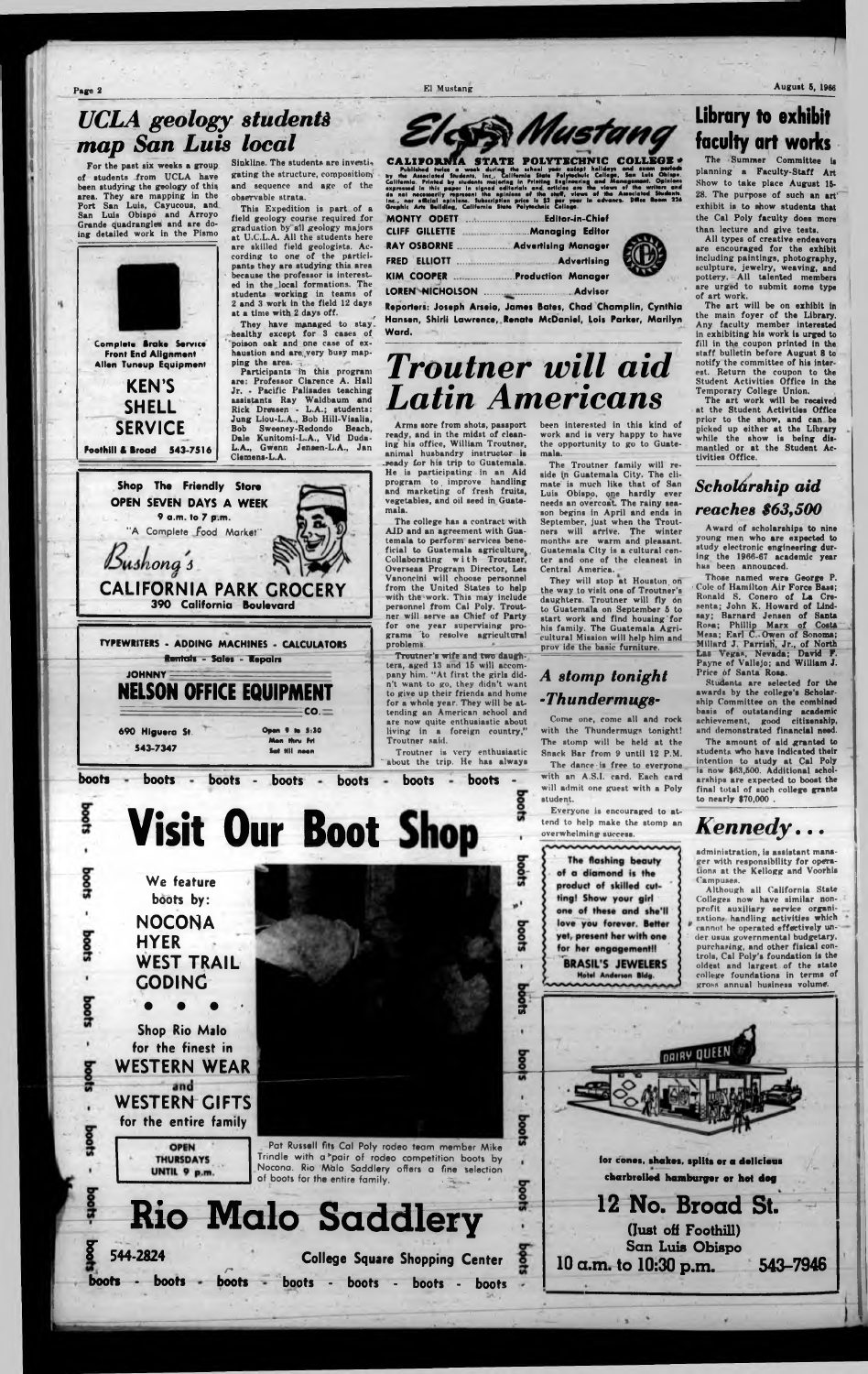*I*

#### *Lowery directs existential p la y written by Satre*

This play takes place in Hell, in unconventional one, a hotel room. There are three characters is this play, two women and a aan. One woman is a lesbian, the ther a nymphomaniac. The part of Cradeau will be played by Jeff Schultz; Inez will be played bp Barbara Rateliffe; and Estelle vill be played by Sandy-Ellis.

*"So* exit" an existentialist play by John Paul Satre is going to be directed by a Cal Poly English graduate, Roger Lowery, this summer. It will be tenatively held on August 17, 18, 10 in the Little Theater on Monterey St. Lowery has been interested in Satire for quite awhile. He did bis eenior project on the subject rf existentialism and wanted the practical experience of doing one *tl* his plays.

In the plot, theae people's punishment is the fact they are to- (ether. Their personalities aren't compatible and they try to rationalise by going into the past. basic conflict centers iround the fact that they can't iccept themselves. Satre depicts the proposition that hell is other le. According to Lowery this is a play of ideas and they really crash, almost grind on stage.

> Dean McCorkel has served public education in California for 40 years, the last 35 as a member of the Cal Poly faculty and administrative staff. He began his career at the college's campus here In 1932 and has since served in a number of capacities.

#### *Killers capture tollyball crown*

In 1959, President Julian A. McPhee, who retired earlier this month, appointed Dean McCorkel to the position of dean of the college in charge of the Kellogg Campus. The 63 year-old administrator continued in that responsibility until November, 1966, when the newly-appointed vice president. Dr. Robert Kramer, was placed in charge of the Kellogg Campus. In a communication to Dr.

Chairman of the intramural program Dick Fenake announced today that the Killers, composed d Poly graduates Dose, Mannon. •ad Chappell, were the winners in last weeks intramural volleyball tournament. The Killers were 44, while the second place Studs •we a close 3-1.

FRED'S AUTO ELECTRIC *Specialized Motor Tune-up* DYNAMOMETER and ELECTRONIC IGNITION **CARBURETION** TUNE-UP Monterey & California Blvd. **GENERATORS** REGULATORS **STARTERS** BATTERIES WIRING Phone LI 3-3821 **in stock** ELECTRONIC SUPPLIES

August 5, 1966<br>
Page 8

ng ve m.<br>he<br>dd ng re. m ch

Fenske also announced that a dball tournament open to all •ill take place next Tuesday beginning at 4 p.m. "Everyone is mcouraged to attend and partici lets" commented Fenske, with ■gn-ups slated for 8:4B on Tues-

Kramer, Dean McCorkel requested the severance date of November 22, 1966. Honoring the dean's request, Dr. Kramer stated, "Dean McCorkel's experience, knowledge, and judgement, gained through his many years of service will be sorely missed by students, faculty, and administrative staff." Vice President Kramer indicated that steps to find a replacement will be take immediately.

## **Women P-E- teachers register for workshop**

![](_page_2_Picture_8.jpeg)

#### Educator to retire after forty years

Chester 0. McCorkel, dean of the college at California State Polytechnic College's Kellogg Campus in Pomona and a former long-time resident of this city, today announced his retirement effective November 22.

Jointly sponsored by Cal Poly, the California Association for Health, Physical Education, and Recreatio, and the State Department of Education, the workshop will feature sessions, demonstrations and seminars on varied topics ranging from social dance to fencing, field hockey, and swimming stroke analysis and teaching techniques.

![](_page_2_Figure_28.jpeg)

Women's physical education teachers from throughout California and the West Coast are among those who have already registered for the seventeenth annual California Physical Education Workshop for Women in Secondary Schools which will take place August 7-19.

Already registered for the twoweek-long event, according to information released by the college today, are 253 women.

According to Miss Phyllis A. Blatz of Upland, director of the conference, other sporta scheduled for discussion include tennie, golf, track and field, badminton, gymnaatibi, and basketball.

Also planned are sessions on teaching techniques of various sports, body mechanics and exercise, research, visual aide, and special physical education.

Thosa in attendanca during the workshop will hear two featured speakers.

entire workshop will be Miss Dorie White of University of California at Barkslay. A well-know leader in women's physical education and a former director of the Cal Poly workshop, she will lead a special "resource period,'' planned for  $8:15$  to  $9:45$  a.m., each day during the conference.

*-S p e c ia f*

**AUGUST** 

**TABLES**

\$1 **PER HOUR**

**- - San Luis Obispo s**

![](_page_2_Picture_24.jpeg)

**Newest Recreation Center PLUSH BALL \*N CUE** 1459 Monterey 543-4855 Minimum Charge \$1.00

| <b>MORTEN'S WATER SOFTENER</b> | <b>GIANT SIZE BOLD DETERGENT</b><br>59c<br>all flavors<br>59c<br><b>FOREMOST INSTANT Breakfast</b><br><b>50 lbs.</b><br>59c |
|--------------------------------|-----------------------------------------------------------------------------------------------------------------------------|
|--------------------------------|-----------------------------------------------------------------------------------------------------------------------------|

**SHOP GIANT FOOD AND SAVE**